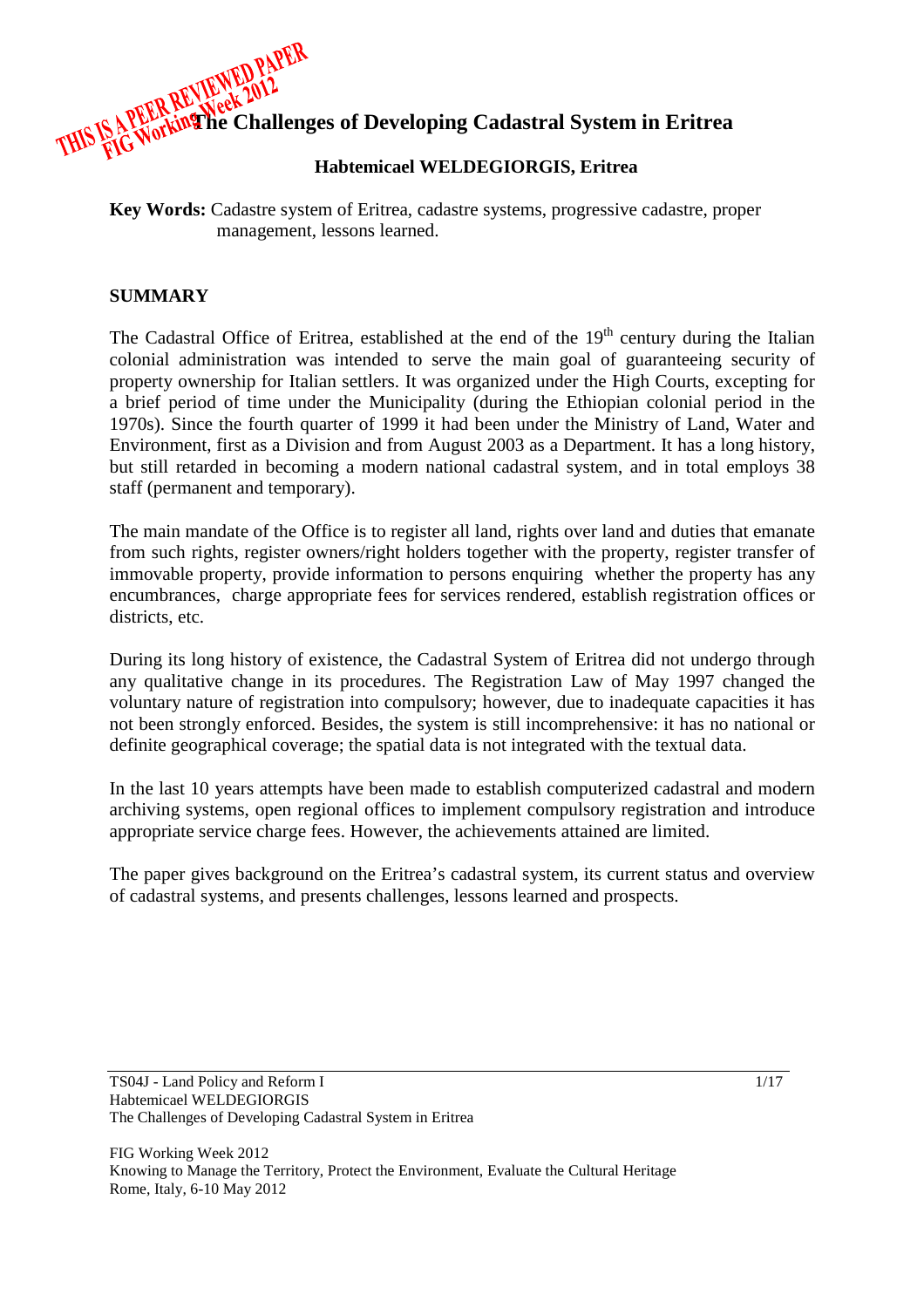# **The Challenges of Developing Cadastral System in Eritrea**

# **Habtemicael WELDEGIORGIS, Eritrea**

# **1. INTRODUCTORY BACKGROUND**

The Cadastral Office of Eritrea, the office for the registration of land and other immovable property, was established at the end of the  $19<sup>th</sup>$  century during the Italian colonial administration. The cadastre system in many European countries, influenced by the Napoleonic cadastre developed from the need to tax land equitably (Larsson, 1996, pp. 2-4) whereas in Eritrea it was established to guarantee security of ownership for Italian settlers. It was designed to serve colonial policy since the main goal of Italian colonialism was to make Eritrea a settler colony. The registration system remained voluntary, mainly confined to urban and some rural commercial farms.

The registered property had simple survey plan, and records related to ownership, area and plot number. Buildings had to fulfill legal allotment, construction permit, approved plan and building license by the technical office in order to qualify for registration. Hence, the Cadastral Office registered buildings that have physical plan and building license for the main urban centres and surveyed parcel of land allocated for commercial agriculture in rural areas. In this way the Cadastral Office existed for more than a century, but without any qualitative change in its procedures. It did not register traditional buildings in villages that did not have approved plan.

The Notary Public came into existence with the establishment of cadastral system. Indeed, both experienced difficult periods and attempts at their elimination, particularly during the 1970s of Ethiopian colonial rule. The presumed justification was that all extra-houses, small and large were nationalized and the need for registration of private houses was considered as a bourgeois practice (Weldegiorgis, 2009). Nonetheless, they narrowly survived as institutions.

The Cadastre Office and that of the Notary Public worked in close collaboration. The Eritrean Notary plays the role of an agent for the authentication of contract agreement in transaction of property. It is similar to other countries' 'real estate agent' but unlike them prepares all the paper work, registers title- deeds and sends the deeds to the Cadastral Office for title registration. The deed is a record of contract of a particular transaction that serves as specific agreement.

The registration system remained sporadic and incomprehensive, but maintained property records with utmost care. After Eritrea's independence, the Cadastre Office continued functioning and despite some shortcomings, it was the main supporter and reliable source of evidence providing property security in the Housing Commission's verification of property ownership.

TS04J - Land Policy and Reform I Habtemicael WELDEGIORGIS The Challenges of Developing Cadastral System in Eritrea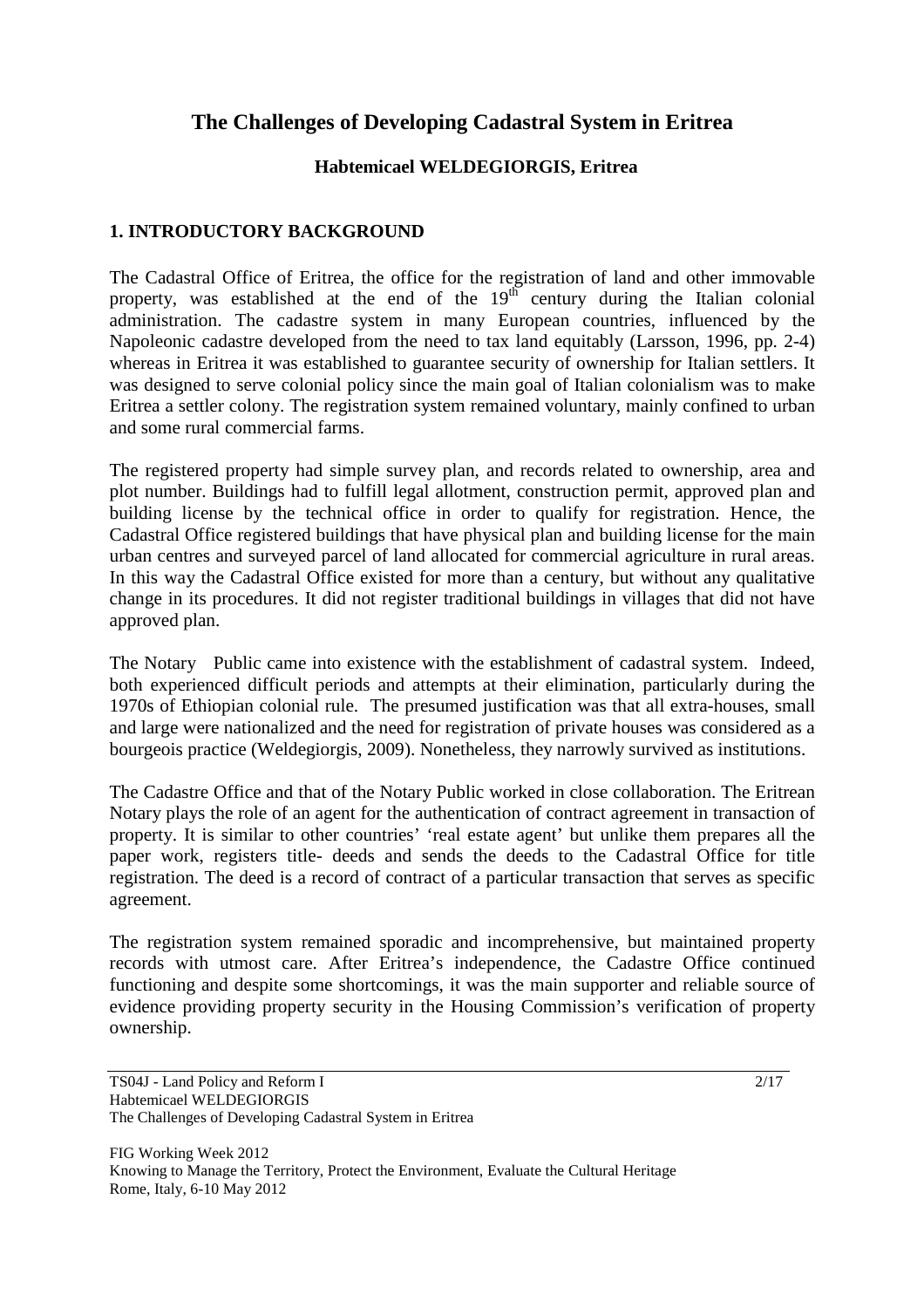By 1994, the State of Eritrea stated its land policy in its Macro- Policy and this land policy was followed by Proclamation NO. 58/1994 – 'A proclamation to reform the system of Land Tenure in Eritrea, to determine the manner of expropriating land for purposes of development, and to determine the powers and duties of the Land Commission'. However, the introduction of an efficient, simple and modern system for the registration of land and buildings was imperative for an effective implementation of the Land Law and expediting national economic development. Hence, in May 1997, Proclamation No. 95/1997 – 'A Proclamation to provide for the Registration of Land and other Immovable property' was issued and the registration system declared to become compulsory. But, due to inadequate capacities it has not in practice gone far beyond the voluntary.

Currently, the Cadastre Office is under the Ministry of Land, Water and Environment (MLWE). Previously it was organized under the Ministry of Justice. But since the fourth quarter of 1999, it had been under the MLWE, first as a Division and from August 2003 as a Department (Figure 1, p. 10). The MLWE itself is new, established in March 1997 during the second restructuring process of the civil services. Structurally, the Cadastral Office has two divisions and two units in the head office: Cadastral Information System and Registration divisions, and Supervision & Evaluation (M & E) and Human Resource Development (HRD) units. There are also five regional Cadastral Office Units. However, currently only the offices for Northern Red Sea and South Zones are functional. They were established respectively by the end of first quarter of 2006 and second quarter of 2007. In 2012, there is a work plan to open offices in all regional seats and major towns to implement compulsory registration.

# **2. THE CADASTRE SYSTEMS: GLOBAL OVERVIEW**

Unlike the Italian system, the cadastre and land registry systems of Germany, Austria, the Netherlands, Switzerland, etc are closely linked (Larsson, 1996, pp. 30- 34). The Eritrean cadastre and land registry systems, though voluntary were integrated in one office. Cadastre, as a parcel- based land information system for social and economic development, in many European countries developed from the need to tax land equitably. The Eritrean system, with the main purpose of guaranteeing security of property ownership for Italian settlers was manually carried out and confined mainly to urban and some rural areas.

The purposes of cadastral systems vary and we find many cadastral systems at work. Whatever so, a cadastre needs to be a parcel-based land information system (LIS) consisting of textual and geometric data, supervised by the government. Records and spatial data are integral parts of the cadastre. It is now known that parcel referencing should be unique, accurate, easy to understand and remember, easy to use and maintain, flexible and adaptable, defines points and areas, and economic to introduce. Modern cadastre is multipurpose: it is used for land development, land and building registration, taxation, mortgage, land use planning, statistical data, environmental management. Many European countries like Germany, Austria,, much of Central and Eastern Europe and parts of Scandinavia provided robust models of multipurpose cadastres, which is considered as 'best practice' in the late  $20<sup>th</sup>$ century (Bennett, et al, 2011, p. 3). Countries reform and modernize their cadastral systems for improved management of land and its resources, promoting political stability and social

TS04J - Land Policy and Reform I

Habtemicael WELDEGIORGIS

The Challenges of Developing Cadastral System in Eritrea

FIG Working Week 2012 Knowing to Manage the Territory, Protect the Environment, Evaluate the Cultural Heritage Rome, Italy, 6-10 May 2012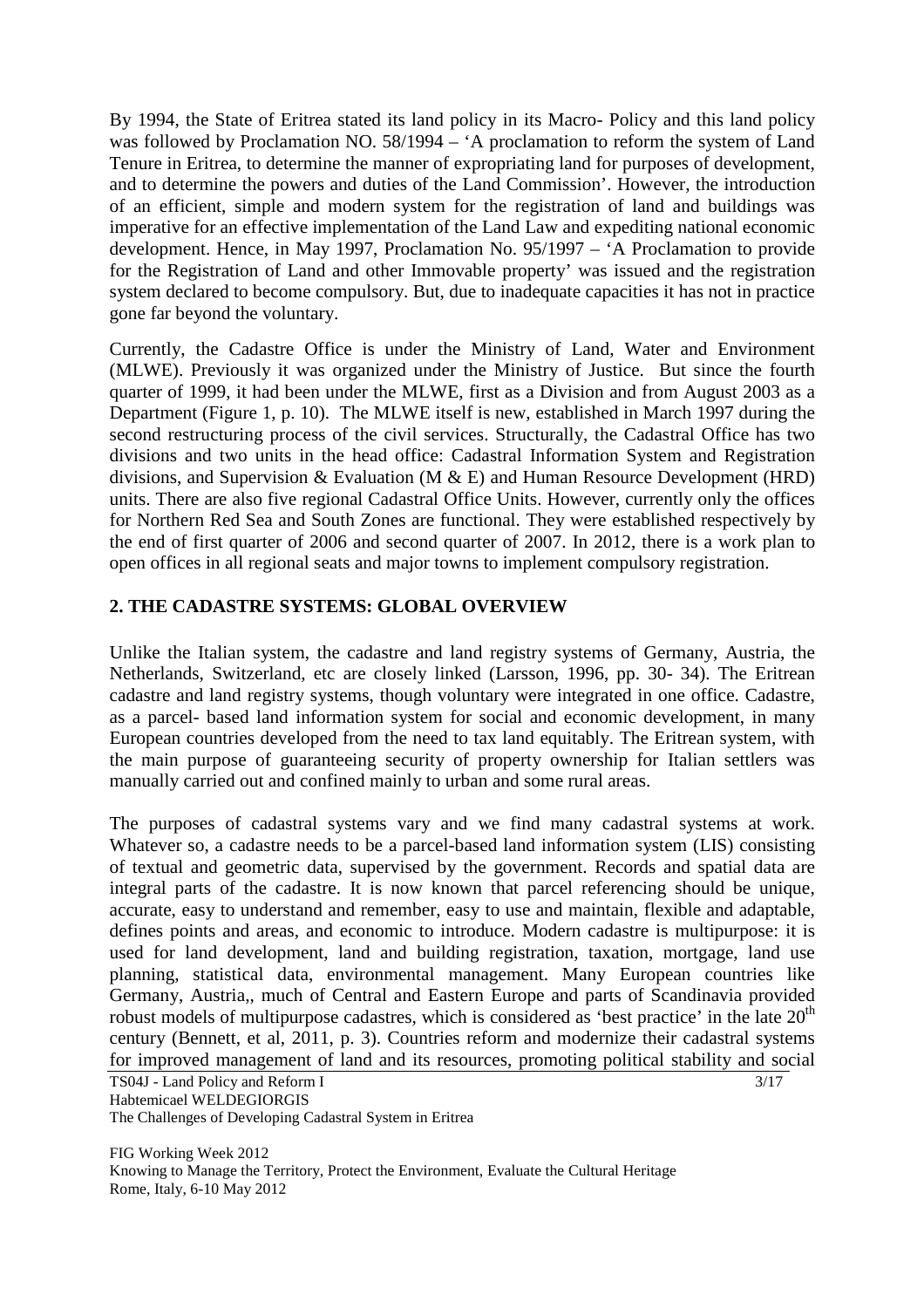justice, protection of land use right and tenure for users, promote land markets where land is privately owned, and introduce modern information technology (Osterberg, 1998, pp.2- 3).

In the Scandinavian countries such as Sweden and Finland real property formation, cadastral mapping, mutation, registration of real properties, ownership and legal rights, valuation and taxation are all combined in a basic cadastral system whereas in many parts of mainland Europe the cadastral systems evolved for the purpose of land taxation (ECE, 1996, P. 4). Experiences of many countries show failure to modernize cadastral systems by developing mapping institutions, failure to develop equitable land policies and practices had been and remain to be the primary cause of poverty, inequity and political instability in many societies (UCL, 1998, p. 36). Land policy, which is generally related to economic development should ensure social justice and equity, political stability, promote tenure security, improved access to credit, resolution of issues, provision of land for the poor, ethnic minorities and women. But access to land should not be viewed one-sidedly as benefiting only the right holders, but also guaranteeing security of land parcel itself in a sustainable way (Enemark, S. and Van del Molen., 2008, p. 12). Land policies are not static and change over time to reflect the objective reality of the country in question. And to properly respond to new global challenges, such as climate change, food shortage, environmental degradation and natural disasters, integrating land-administration systems with their cadastral components looks imperative. However, practicing the 'Global Land Administration Perspective' (Enemark, 2001) is a long way to developing countries like Eritrea.

The cadastre and land registry systems should be treated as components of integrated LIS. Cadastre and land registry systems need to be comprehensive and compulsory to provide the necessary benefits to management. This is practiced in many European countries such Germany, Austria, the Netherlands, Sweden, Denmark, etc. In Germany, attempts are being made to establish a registration of buildings as an integral part of the cadastre. Generally, the cadastre and land register systems of Western Europe are closely linked, although the French Cadastre as pioneer has not progressed far in the link of the two relative to other European countries. The French cadastre and land register systems are less linked. They lack updating of records and plans and their impact is seen in the former colonies in North and West Africa, and similar to that of Eritrea covers only a portion of land with focus on urban areas, although its nature is now changing. In Spain and most of Latin America, registration of deeds is independent of the cadastre. The German adaptation of system of titles instead of system of deeds at the end of the 19<sup>th</sup> century was a flexible approach (Larson, 1996, pp.24-39).

The Spanish and Italian systems, influenced by the French system are still partially developed lacking national coverage. Similarly, Greece has no comprehensive and homogenous national cadastre. In most countries, the cadastre systems include land registration. The European experiences show that sporadic registration like that of Eritrea, England and many other countries is insufficient for establishing comprehensive land records. Even in England, until recently land was registered only on sale and is subject to long lease (Larson, 1996, pp. 32- 43). Cadastre systems also need to address issues, such as customary rights, which is still a great challenge for cadastre organizations in many developing countries (Osterberg, 1994,

FIG Working Week 2012 Knowing to Manage the Territory, Protect the Environment, Evaluate the Cultural Heritage Rome, Italy, 6-10 May 2012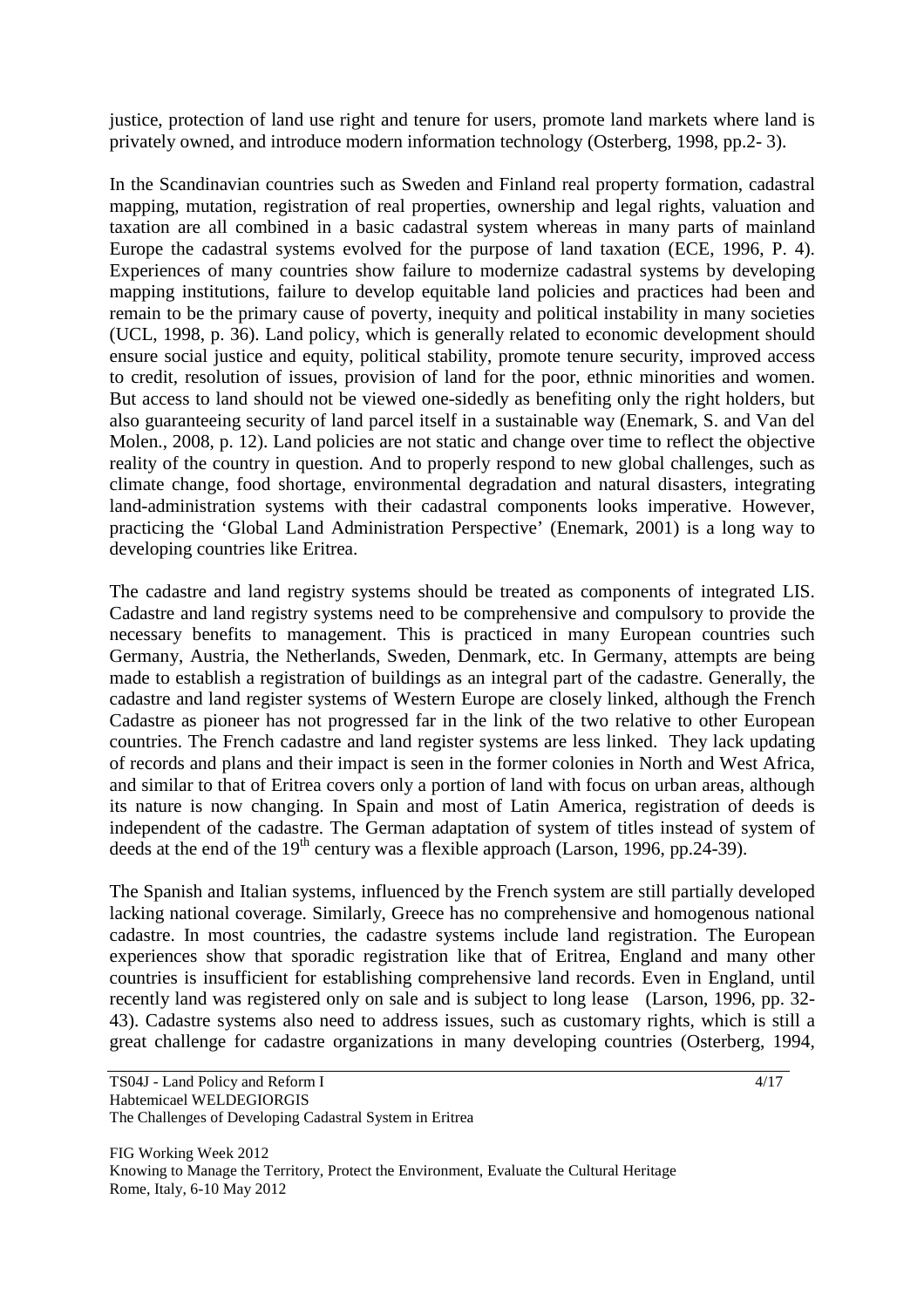p.7), including Eritrea. Moreover, informal settlements present major cadastral challenge in many developing countries. The rapid urban growth is forcing 30% of developing countries urban population live in slums. In sub-Saharan Africa 90% of the new urban settlements are informal settlements, taking the forms of slums (Potsiou et al, 2010. p. 3). In South Africa for example, there are about 360 separate informal settlements located within the boundaries of Johannesburg (Fourie, 2000, p. 1). It is also a major issue in the developed world. Upgrading squatter settlements into planned settlements is a major challenge in terms of resources for construction and titling

The cadastre system in England and its former colonies came into existence recently; the introduction of compulsory registration in the Anglo-Saxon countries is therefore of recent phenomenon. The British land registration system has had strong influence in its former colonies. The Torrens system of Australia, for example, is influenced by English Law and practices having' title register' and its impact is also seen in East Africa such as Kenya and in the provinces of Western Canada. The deficiency of the Torrens system of Australia is that registration was done only when new land grant was given by the state. Land registration system in the United States of America is based mainly on private conveyance and registration of deeds; it has limited success in 'title registration' in states that followed the Torrens system of voluntary title registration. India is one of the exceptions where many provinces established cadastres only for taxation purposes (Larson, 1996, pp. 44-53).

In Northern Europe, the cadastre system of Denmark is similar to that of Western Europe where there is integrated cadastre and land register systems and comprehensive cadastral map connected to a common reference system. Similarly, the Swedish and Finish systems are closely linked, having 'title registration' based on cadastral units. The Swedish system has been further integrated with land register through automation. European cadastral and land register systems are strongly influenced by LIS: multiple uses, automation, geocodes and digitization (Larsson, 1996, pp. 32-39) Although no country has achieved complete automation of its cadastre system, Sweden may have gone the furthest in establishing an automated, online, integrated system of cadastral, land register, land taxation, and population records.

In Eastern Europe, conventional cadastres, like that of Eritrea exist; however, there are strong tendencies to develop cadastral systems into systems of multi-purposes. The Swedish and Finish Cadastre systems developed from simple cadastre and land register progressively into multi-purpose operating systems through gradual upgrading and improvement (Larsson, 1996, pp. 32-39). Appropriate policy and determination at the top are imperative for success, even though constraint of resources in developing cadastre systems occurred, as the experiences of many European countries at the  $19<sup>th</sup>$  century show. Computer technology offers excellent opportunities for automation and creation of LISs, but is dependent on an infrastructure for maintenance and communications and access to well-trained operators (Osterberg, 1994, p. 9) where many developing countries are lacking the necessary resources for procurement of technology and professional training.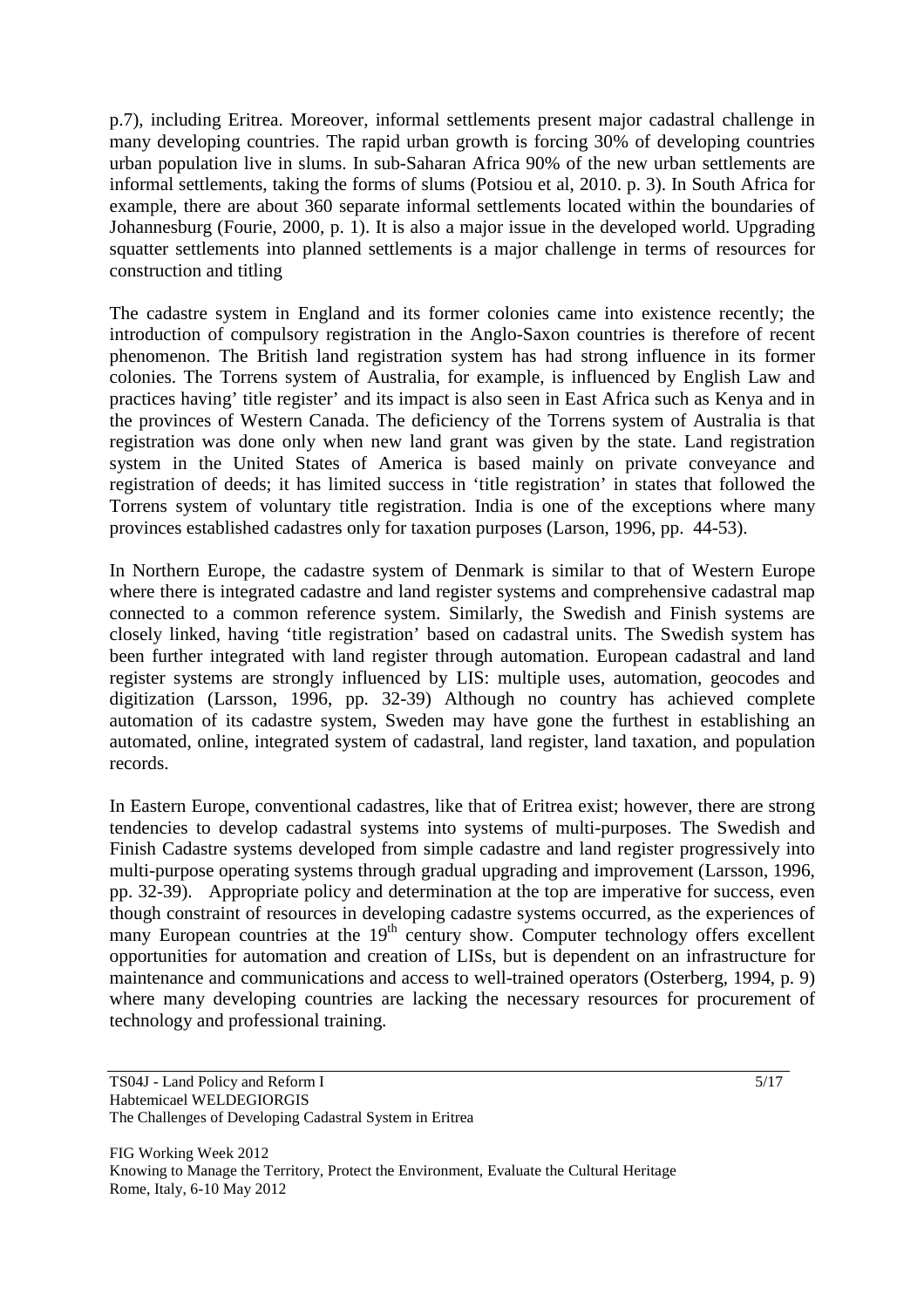The development of cadastral systems is inconceivable without the development of mapping /surveying institutions. In almost all European countries, mapping works are led by national mapping agencies where the principles of mapping/ surveying - control, consistency, economy, independent check and maintenance - are guaranteed (UCL, 1998, p.9). Developing countries like Eritrea lack the necessary expertise and other resources to develop their cadastral systems and mapping institutions. Mapping/surveying is a tool of planning and managing of land and its resources. But there is a gap for technology and skilled profession and hence strict follow-up of the basic principles of mapping/surveying remains a significant challenge for poor developing countries like Eritrea.

Traditional concepts of cadastre and land registration are being replaced by 'Cadastre 2014'. Cadastre 2014 is a 'methodologically arranged public inventory of data concerning all legal land objects in a certain country or district, based on a survey of their boundaries….' (Steudler & Roberge, 2001, p. 24). It also contains official records of rights on the legal objects. Its design elements demands survey accuracy, systems of layered property objects, third (height) and fourth (time) dimensions (GIM International, 2010, p. 37). These design elements are modeled for developed countries ignoring the needs of poor developing countries where landrights infrastructure is a priority to fight poverty. I agree with Roberge's view (Ibid, p. 41) on the challenge faced by the design of survey accuracy incomprehensiveness and the need to develop other design elements appropriate for developing societies. Time will tell whether the design elements of Cadastre 2014 and beyond are achievable. Developing countries are faced with many complicated issues and thus societal needs vary in addressing pro-poor land administration systems. I thus support the inappropriateness of 'one-size-fits all' (Ibid, p. 45). The Eritrean Cadastre is still mainly traditional and incomprehensive having a long way to travel towards Cadastre 2014 and beyond.

# **3. THE ERITREAN CADASTRE SYSTEM**

Cadastre is an up-to-date information system on land and other immovable property based on a division of land into parcels. It gives information of rights (ownership, usufruct, and lease), transactions of ownership and right, mortgages, etc. The lease period varies from country to country. The lease period in Eritrea, for instance is up to 60 years, whereas in many countries it extends up to 999 years. The Eritrean lease can be renewed upon the agreement of the two parties. The main mission of the cadastre system is to guarantee security of property ownership and right and to facilitate proper management of land and its resources, thus contributing to sustainable development. The advantages include:

- Guarantee security of ownership or right of use;
- Provide credit through mortgaging buildings;
- Protect registered state-owned land;
- Reduce land disputes and less work for the courts;
- Improve conveyance of property transactions;
- Improve property management;
- Produce statistical data for management; etc.

TS04J - Land Policy and Reform I Habtemicael WELDEGIORGIS The Challenges of Developing Cadastral System in Eritrea

FIG Working Week 2012 Knowing to Manage the Territory, Protect the Environment, Evaluate the Cultural Heritage Rome, Italy, 6-10 May 2012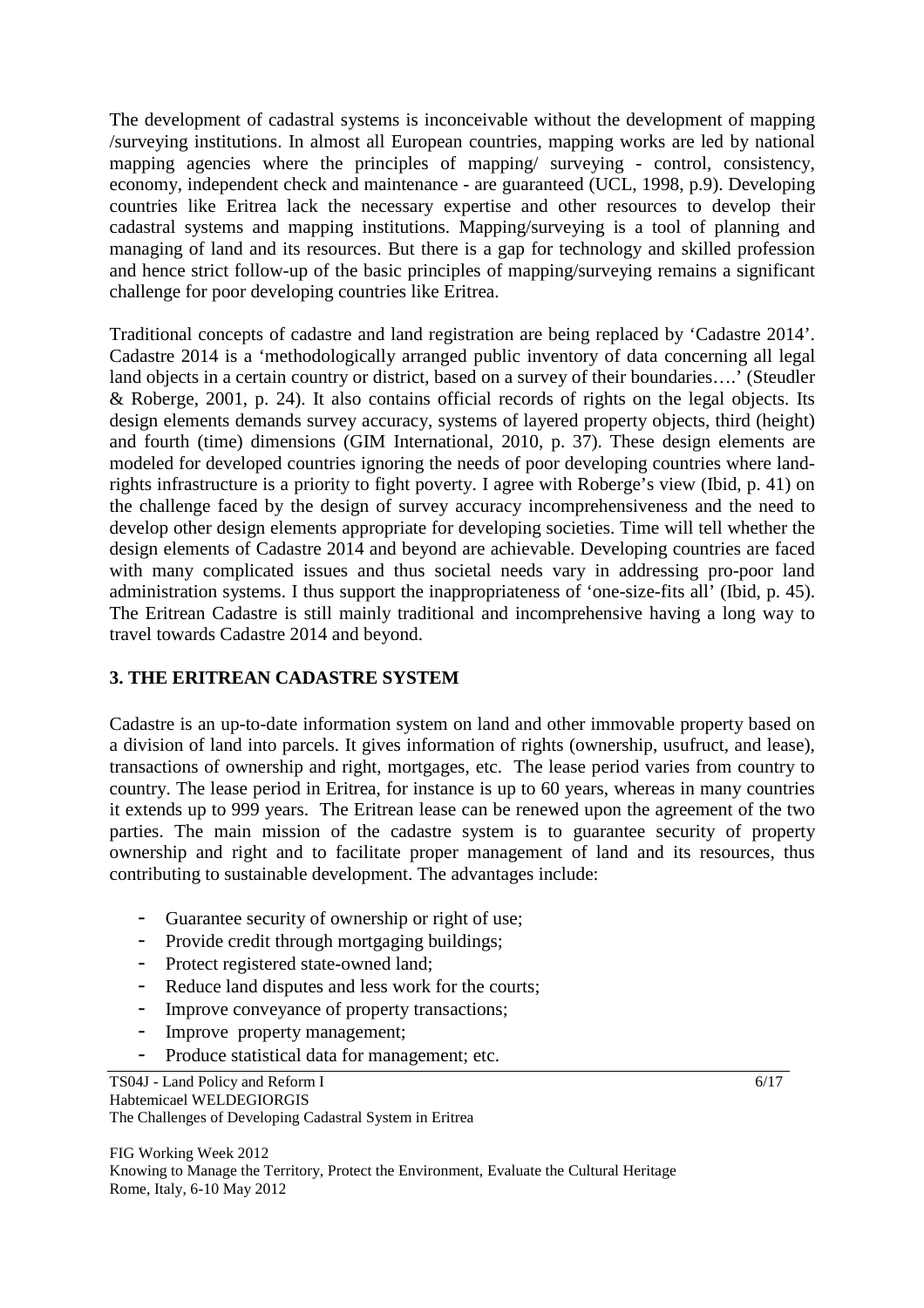Land is scarce resource that needs proper management to put land and its resources into good effect. Land management covers activities relating to its management as a resource from social, environmental and economic perspectives and includes farming, mineral extraction, property and estate management, and physical planning of urban and countryside, property conveyance, property assessment and valuation, implementing land-use policies, development and management of utilities and services (ECE, 1996, p.5). To do so accurate information of land and its resources is imperative.

Towards these goals, the Government of Eritrea issued the Macro Policy (GoE, 1994) in which it stated its land policy. The goal of land policy as already indicated is generally related to economic development, social justice and equity, security of tenure, political stability, etc. After issuing its Macro-Policy, proclamations related to land and registration were issued. The main features of the land law are the following:-

- All land is owned by the state;
- Eritrean citizens (>18 years) have equal right to *tiesha* land (residence plot in village);
- Farm land is allocated on usufruct basis for those whose livelihood depend on farming;
- Usufruct rights are given for life-time of the individual and offspring are given preference in the reallocation after the death of the usufruct holder;
- Leaseholds are provided for housing, commercial, and other social services;
- Women have equal rights to land as men.

Land law is a means for implementing land policies, provides definitions and rules regarding the nature of land tenure and connected property rights. To fill this gap, Legal Notice - Regulations for the Distribution and Administration of Land was issued. But this was not adequate for effective implementation of the land law and thus Registration Law was issued. The main tenets of the Registration Law and main mandate of the Cadastral Office can be summarized as follows:

- Register all land, rights over land, duties that emanate from such rights, and the transfer of property through sale, donation, succession or other manners. But the delay of reinstating public notary in all regions has been a constraint for accessing services secure transfer of property.
- As necessary register all *tiesha* land, agricultural usufruct, leasehold, land utilized and unutilized by the state. Usufruct land rights are not fully enforced and hence negatively impacting on land registration**.**
- Give information on transfer of immovable property for any encumbrances by charging appropriate service fee.
- Register right holders of land together with immovable property erected over it.
- Designate Eritrea as one registration district, or as many as may be necessary.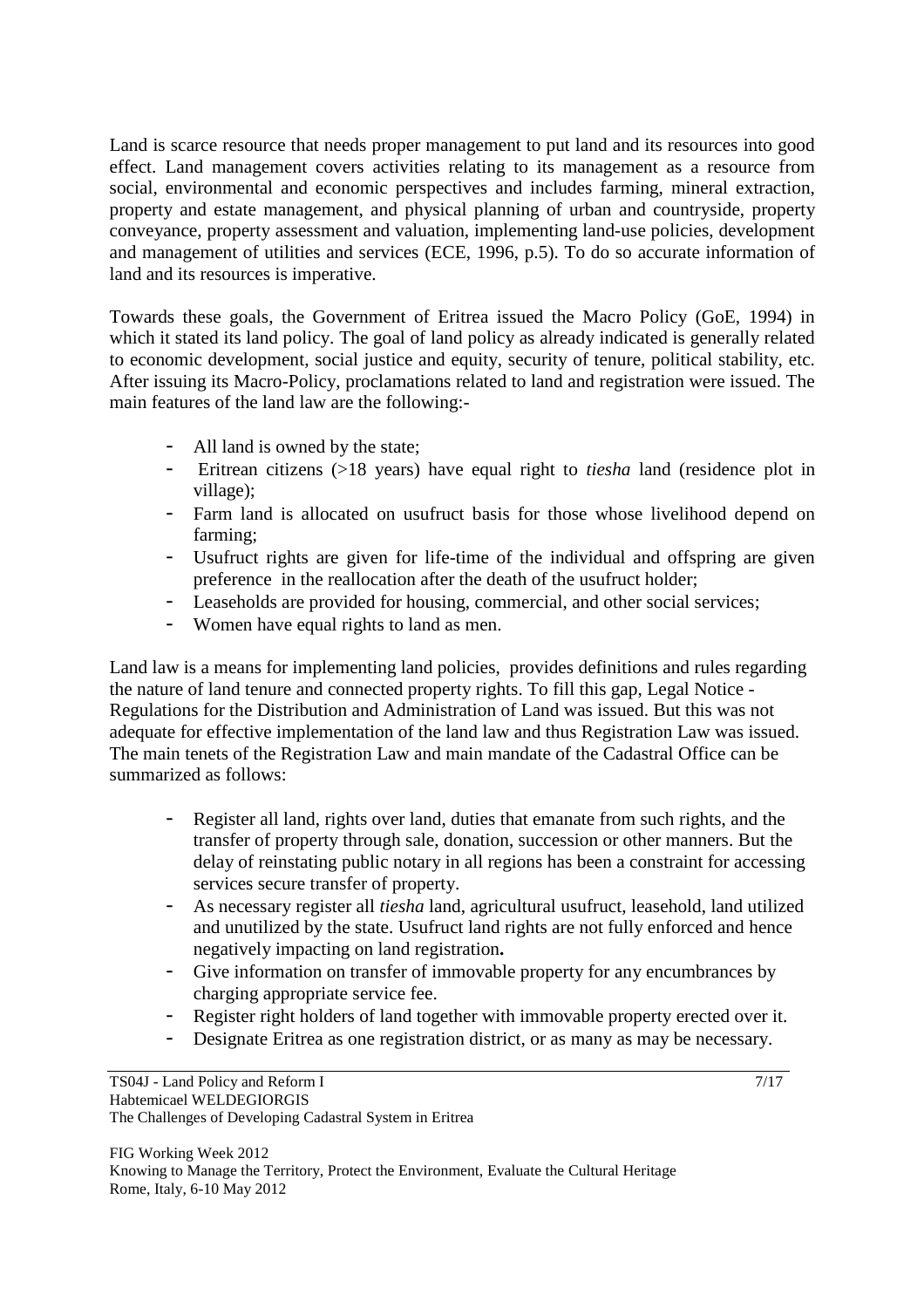The main purpose of land and property registration is to establish certainty of ownership and right through publicity and legal protection. Data in the cadastre include: textual data of property section- property identifier, property address, location, land use, land and building area, building date and type, building purpose and license, boundaries, etc.; proprietorship section such as owners/right holders name, address, id number, spouse name, date of purchase, vendor's name and address, etc; and encumbrances such as mortgage, pledge, release of mortgage/pledge, etc. So far, the textual data has not been integrated with the spatial and the spatial part needs to develop. The development of spatial data infrastructure (SDI) is essential to integrate the two and GIS as a tool can address the challenge through 'measuring, managing and acting'. But the full potential of GIS can be realized only when the necessary SDIs are in place at the local, national and transnational levels (Masser, 2010, p.8). In Europe organizations are building SDIs through INSPIRE to enhance access to geographic information whereas developing countries like Eritrea have a long way to go.

To properly manage land and its resources and undertake development goals in a sustainable way, accurate information of land and its resources is essential. Accurate information of land and its resources is not possible without the development of mapping/surveying institutions, in which Eritrea's mapping institution is young. Mapping/surveying should be at the service of all development issues related to land and its resources. Cadastre comprises textual and spatial data and thus mapping and cadastre organizations are interlinked and in most countries closely organized. This is lacking in Eritrea.

Urbanization is growing fast. Asmara, the capital city, for instance had a population of 98,000 in 1939 (Free Encyclopaedia, 2009). In 1998, the Municipal registration shows that the population of Asmara was 429, 939 and by the end of 2008 this has grown to 570, 000. The number of immovable property that can be registered could be estimated from the fast growing population. The Housing Commission's estimated data of housing of major towns, built before the country's liberation (1991) show to be about 66,000 (Weldegiorgis, 2002). This of course doesn't include the tens of thousands of buildings built in post-independence period. So far, there are 70,293 immovable properties registered in the Cadastral Office, although the registration of immovable properties includes repetitive processes of property transactions. The Office expects tens of thousands of unregistered property, but their registration depends on the capacity of the Office and related Technical Offices that give building license, a requirement for registration. To estimate the number of unregistered immovable property, the Office has already distributed relevant questionnaire to regional administration offices. Nonetheless, from 1992 - 2011, 21,908 immovable property, 5,635 mortgage/pledge and 8,098 release of mortgage/pledge are registered and this is illustrative of the small scope of work accomplished so far after independence.

#### **3.1 Procedures of Registration**

In primary registration, the building is verified in the technical office of the Municipalities against the approved plan and after being given building license is being sent to the Cadastral Office with other related documents for title registration. As in other countries, stamp duty

TS04J - Land Policy and Reform I Habtemicael WELDEGIORGIS The Challenges of Developing Cadastral System in Eritrea 8/17

FIG Working Week 2012 Knowing to Manage the Territory, Protect the Environment, Evaluate the Cultural Heritage Rome, Italy, 6-10 May 2012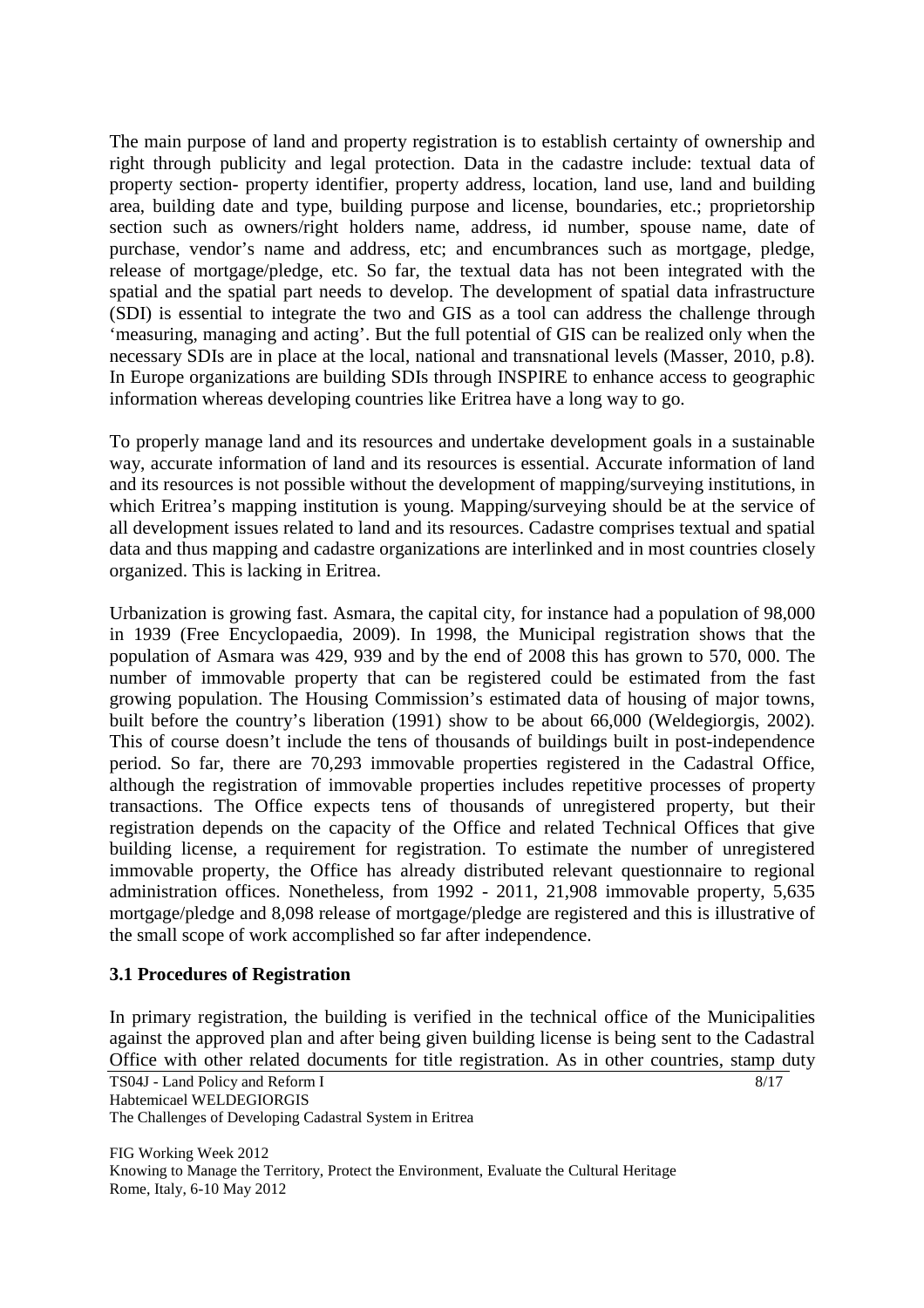and registration service fee is set for property registrations and mortgages. The stamp duty and registration fee vary from country to country; for example, compared to that of Sweden, the Eritrean one is small. It has been realized that the Eritrean fees, which were revised and introduced in February 2007, still need revision based on value system, size of land parcel, etc. The revision will benefit from the experience taken at the Cambridge Conference, the Exchange (Southampton, UK, 12-15 July 2009). Valuable experience was learnt from the conference, and in particular notice has been taken on registration service charge fees during the tour made to the Land Registry Centre for England and Wales at Portsmouth.

The service charge fees currently applied, but on revision are the following:

| Title registration $-$                    | 150.00 Nfa (1 US Dollar = 15 Eritrean Nakfa) |
|-------------------------------------------|----------------------------------------------|
| Mortgage registration $-$                 | 100.00 Nfa                                   |
| Release of mortgage $-$                   | 50.00 Nfa                                    |
| Correction of document errors –           | 20.00 Nfa                                    |
| Information on the status of property $-$ | 15.00 Nfa                                    |
| True copy of a document - per copy-       | 5.00 Nfa                                     |

The fees were fixed on arbitrary basis and being paid in the Cadastral Office upon registration or request. The stamp duty charged by the Public Notary is 5.00 Nfa and for a property being bought, property transfer fee of 9% of assessed value is charged by the government. The % of the assessed value of Eritrea looks relatively higher than that of Sweden whereas the stamp duty and that of mortgage are lower. The rate of stamp duty of property conveyance in Sweden is based on the assessed value: 1.5% for private individuals and 3% when a property is bought by a legal person and for mortgage registration 2% of the sum and is collected upon collection of documents (Swedessurvey, 1998, p. 10). The transfer cost of buying a house in countries like France, Portugal, Spain, Ireland, Italy, Germany, etc. is higher than that of Sweden.

Relative to other continents and regions Africa's average transaction fee is much higher than those of other regions. For example, in 2009 the average fee for Sub-Saharan Africa was 9.8% whereas for East Asia 5.6%, Eastern Europe and Central Asia 1.9%, East Asia and Pacific 3.8%, Latin America and Caribbean 5.6%, Middle East and North Africa 6.3% and High Income countries (OECD) 4.4% (World Bank, 2010, p.30). The Eritrean transaction fee is one of the highest in the world, excepting for many African countries. The table below (World Bank, 2010, p. 29) shows transactions fees for selected African countries and other continents expressed as percent of property value:

| 1 avit 1    |             |                         |             |
|-------------|-------------|-------------------------|-------------|
| Africa      | Transaction | <b>Other Continents</b> | Transaction |
|             | Fees %      |                         | Fees %      |
| Zimbabwe    | 10.0        | 8. Ireland              | 6.U         |
| Guinea      | 13.9        | 9. Jamaica              | 5.0         |
| 3. Cameroon | 7.8         | 10. Russian Fed.        |             |
|             |             |                         |             |

Table 1

TS04J - Land Policy and Reform I Habtemicael WELDEGIORGIS The Challenges of Developing Cadastral System in Eritrea

FIG Working Week 2012 Knowing to Manage the Territory, Protect the Environment, Evaluate the Cultural Heritage Rome, Italy, 6-10 May 2012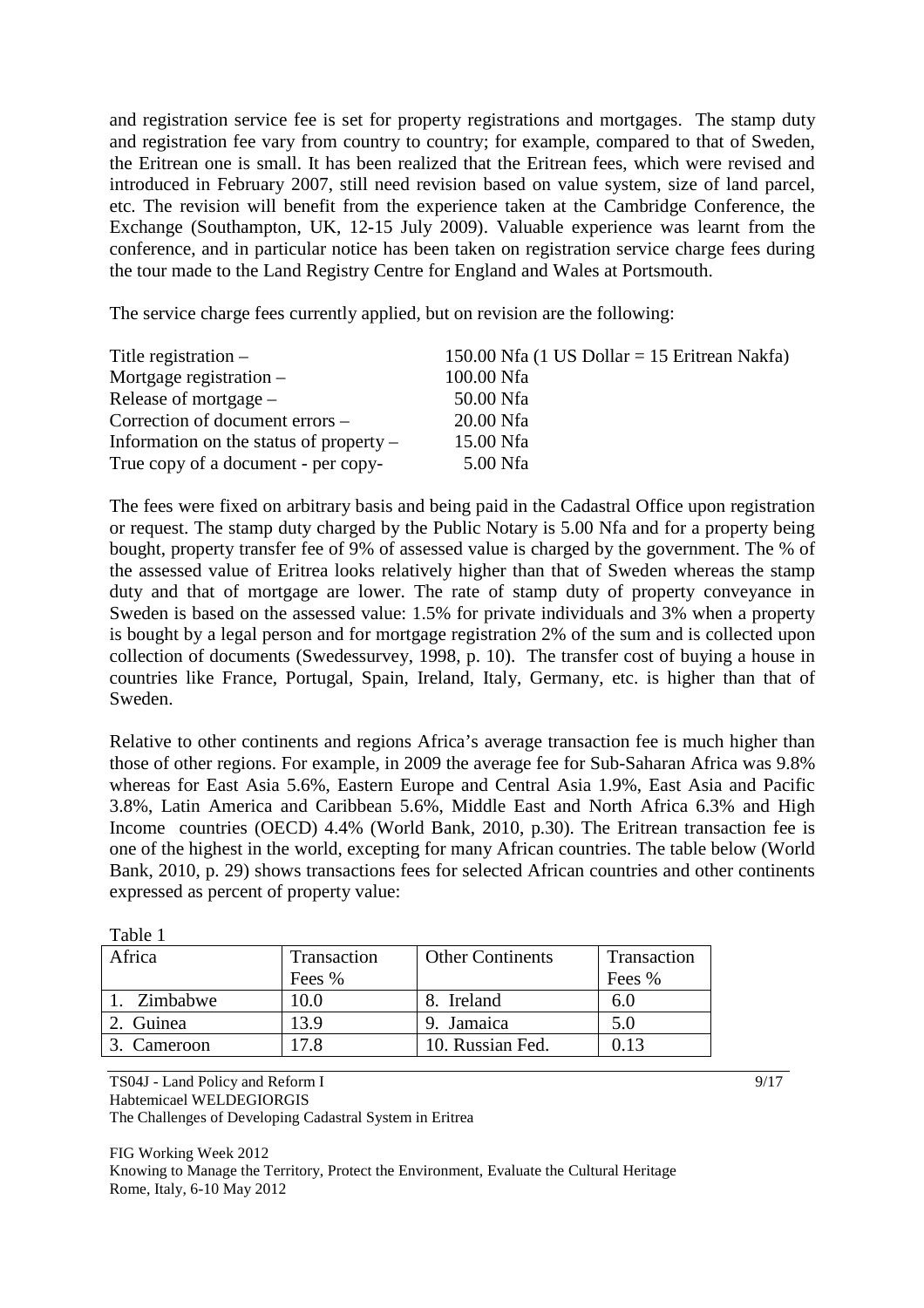| Mali       | 20.0 | 11. Azerbaijan      | 0.22 |
|------------|------|---------------------|------|
| 5. Senegal | 20.6 | 12. Belarus/Georgia | 0.02 |
| 6. Nigeria | 20.9 | 13. Saudi-Arabia    | 00   |
| Chad       | 22.7 | 14. New Zealand     | 0.9  |

#### **3.2 The Organization**

The Cadastral Office, which is under the MLWE, has revised its mission, vision, goals, strategy as well as its organizational structure.



Figure 1: Organizational Structure of the MLWE

Mission represents what the organization thinks its basic role or mandate and is 'to *protect and guarantee security of immovable property ownership and use rights over land'.* And Vision as a statement or description of a desired outcome shared by all members of the Office is '*Make registration of immovable property speedy and easier for all clients'.* In undertaking its mission the Office inculcates core values as its guiding principles that include integrity, team work, fairness, professionalism and openness.

Goals are objectives toward which the Office directs its energies and concerns in terms of plans and resources in order to realize its mission. These include:

- Strengthen capacity to develop modern cadastral system and improve the efficiency and effectiveness of cadastral services, ensuring that registration law and attendant guidelines are adhered to in cadastral works through out the country;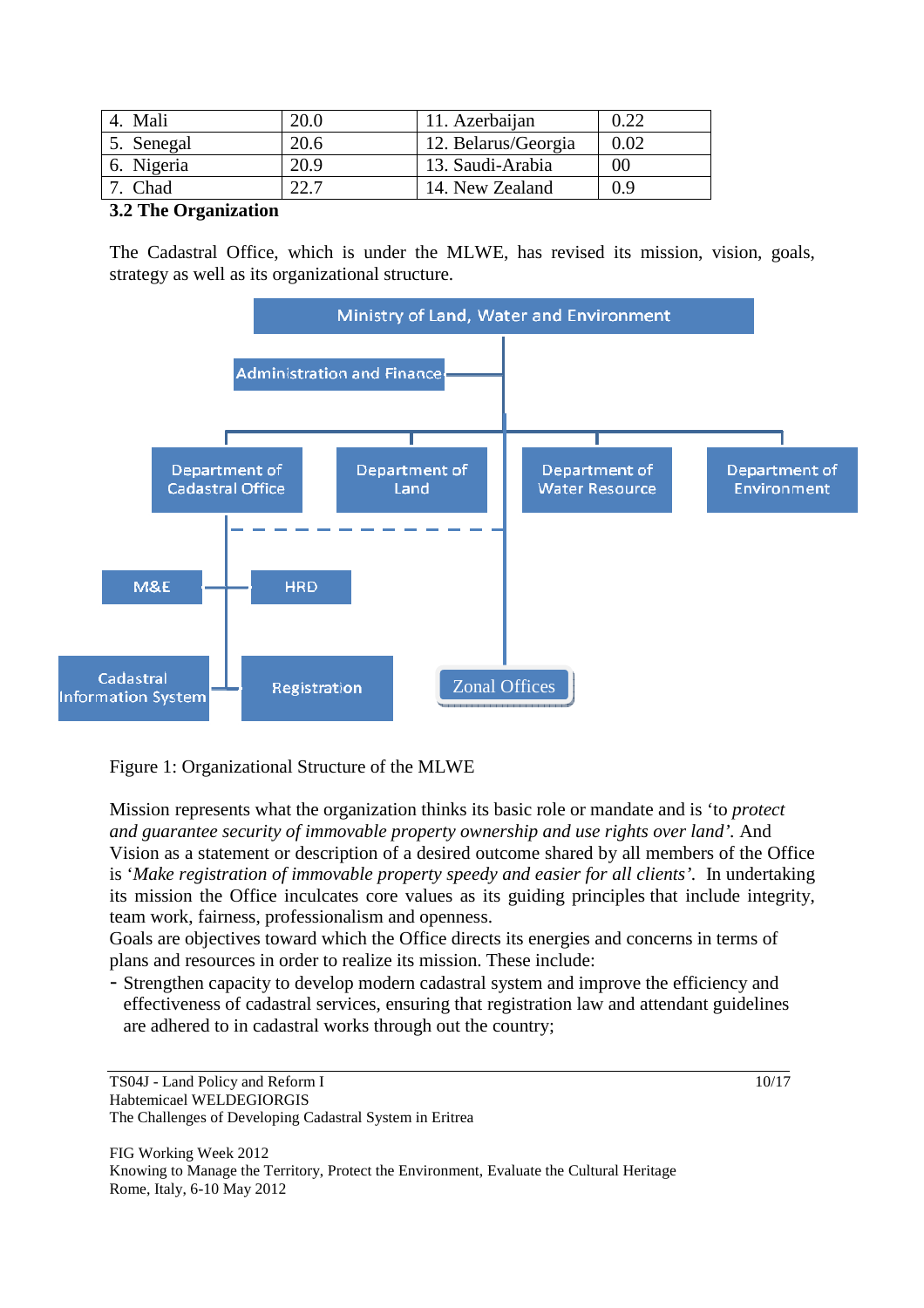- Apply mandatory registration of immovable property by upgrading regional offices and providing convenient on door step service for clients.

The strategies pursued to achieve the above objectives are:

- Establish and consolidate regional offices**.** In 2012, cadastral offices will be established in all regional seats and major towns.
- Develop institutional infrastructure and capacities to manage and sustain the system. The Office needs to be strengthened with the necessary equipment, manpower and expertise. The Office has provided and will continue providing training on cadastral registration to staff members to be assigned in regional offices. The Office has only two graduates in computer science.
- Introduce and utilize up- to -date technology. So far, the Office has gotten some computers, although inadequate. In the current year the computerized system will replace the simple, mostly manual database.
- Develop awareness within the public about cadastral benefits. The Office has been working to raise the awareness of benefits from cadastral registration through symposium, brochures, media interviews and seminars.
- Make the process simple, transparent, less bureaucratic and less costly.
- Register land allocations, contractual agreements, transfers, and mortgages in time. Timely registration requires coming closer to clients and the Office is working on this issue tirelessly.
- Charge appropriate service fees and introduce other mechanisms to ensure selfsustainability. The Office will continue to revise registration service charge fee.

# **4. THE CHALLENGES**

On legal and policy matters, we can say that there is no problem since Registration Law is in place. However, there must be harmonious horizontal relationships with the institutions responsible for land allocation, cadastral index maps, building/habitation license, etc. Coordination can be obtained through laws, establishment of standards, advisory body, regular meetings, exchange of information, etc. Towards this goal, the Cadastral Office in its capacity has been undertaking semi-regular meetings with some of the institutions. Besides, the Regional Cadastral Offices need to continue the autonomous arrangement in relation to their specific mandate of work, even though they are organized under the regional Division of the MLWE for other administrative purposes. This is imperative for speedy and effective work programme. However, the challenges are paramount.

Due to the 30 years War of Liberation against the Ethiopian colonial rule, on Liberation, in May 1991, Eritrea inherited critical constraints to development: the physical, social, and institutional infrastructures of the country have been severely dismantled by the war and negligent policies of colonial regimes. Besides, human capital development was curtailed and the technological foundation of a modernising economy devastated by war, drought and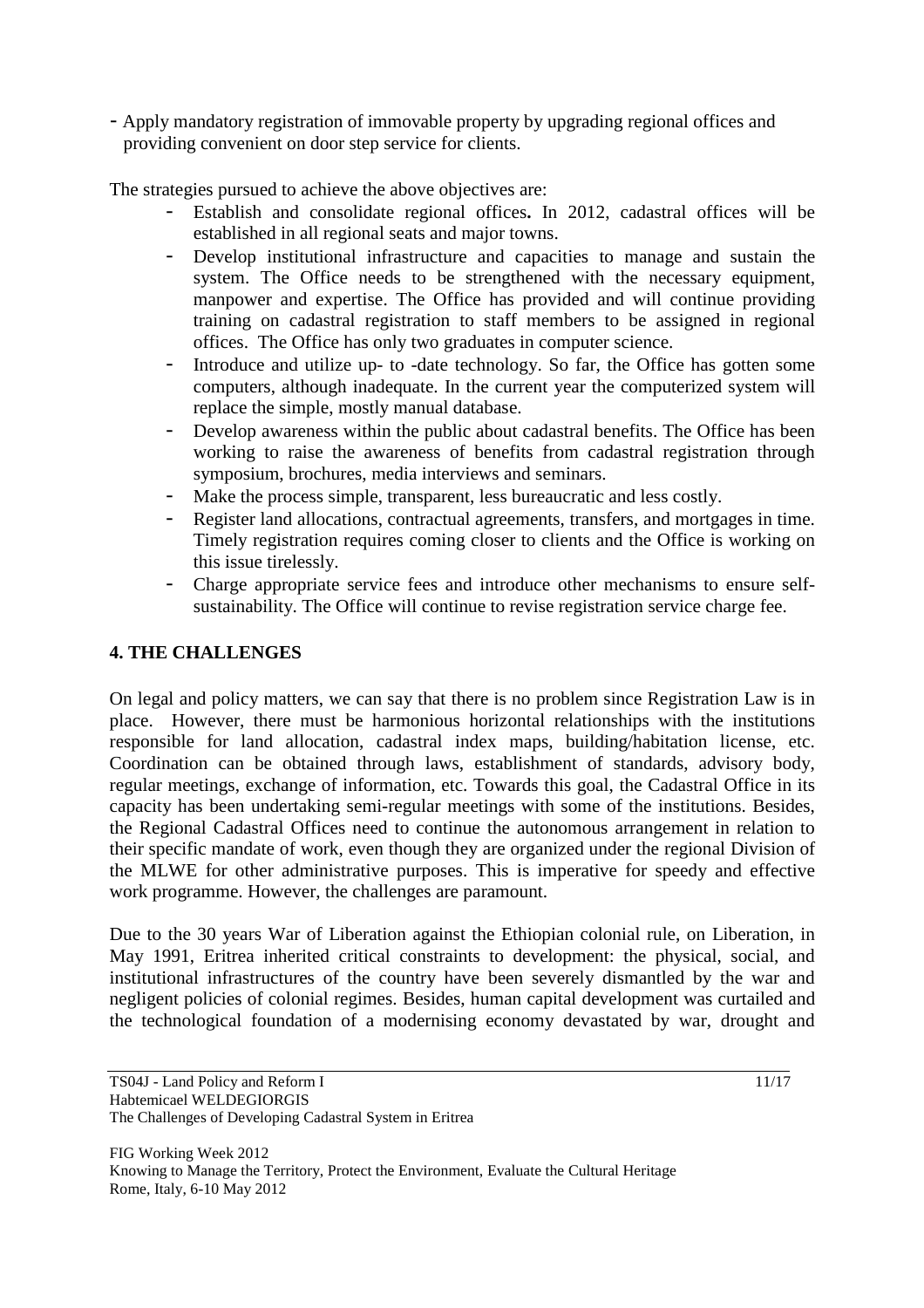inappropriate economic policies (GoE, 1994, pp. 2-8). In brief, the economy was left in utter destruction and deprivation imposing immense challenges for survival and development.

Although it is argued that the current global economic turbulence has significantly impacted on the development of mapping agencies and cadastral systems of many countries, it has no direct bearing on Eritrea's system. Eritrea's main challenges emanate from the long wars and ruined economy. Besides, there is a situation of 'no war, no peace' after the Boundary Commission's final and binding verdict due to Ethiopia's refusal to abide by the final verdict.

Mapping is a tool of planning and managing of land and its resources. Without mapping of land and its resources, development initiatives become antagonistic to sustainable use of resources. Modern cadastre is inconceivable without mapping. Thus, the developments of mapping and modern cadastre are interrelated. They are essential prerequisites for a country to develop its economy and mange its resources sustainably. Success in land administration is based to a great extent on the 'availability, access and applicability of related spatial information' (WB/FIG Conference, 2009), and in this context resources associated to the development of spatial data infrastructure have the capacity to optimize land administration processes and land management**.** But in Eritrea, the Mapping Centre is very young and the development of such a tool in practice is yet to come. In developing countries such a tool of development, is often compromised with other priorities like poverty alleviation and food security, health services, education and national security.

Maps provide information about location of places and their distances, transportation routes, natural resources, climate, population, landscape, natural hazards such as earth quakes and volcanoes and people used maps for thousands of years and through the years people explored more of the world adding new information to maps. Modern scientific discoveries have made maps more accurate and as Staiger Rudolf (2009, pp. 14-15) says, 'measurements are so easyjust push the button' but their accuracy depends on 'mastering the entire process' -decision on the optical measurements and data processing strategy, followed by optimal choice of instruments. Thus, cartographers/surveyors that master the entire process are needed. But many developing countries, like Eritrea may not benefit from such accuracy for lack of 'mastering the entire processes'. Technology can address the challenges, but inadequate human capacities and non-availability of the required resources for training and procurement of equipment remains to be critical. Human resources issues and inadequate financial resources are major limitations in the development of cadastral systems.

Proper mapping of land and registration helps create peace and stability in society - a requisite for economic development. It helps to avoid disputes and friction over land and its resources. Security of ownership or right in return builds confidence in any development investment. In short, modern development is unthinkable without mapping. It provides accurate information about land use, resources over land, climate, population, transportation routes, hydrology, etc. All these help to mitigate economic problems and pave the way for further development. But, such resources are inadequate in developing countries.

TS04J - Land Policy and Reform I Habtemicael WELDEGIORGIS The Challenges of Developing Cadastral System in Eritrea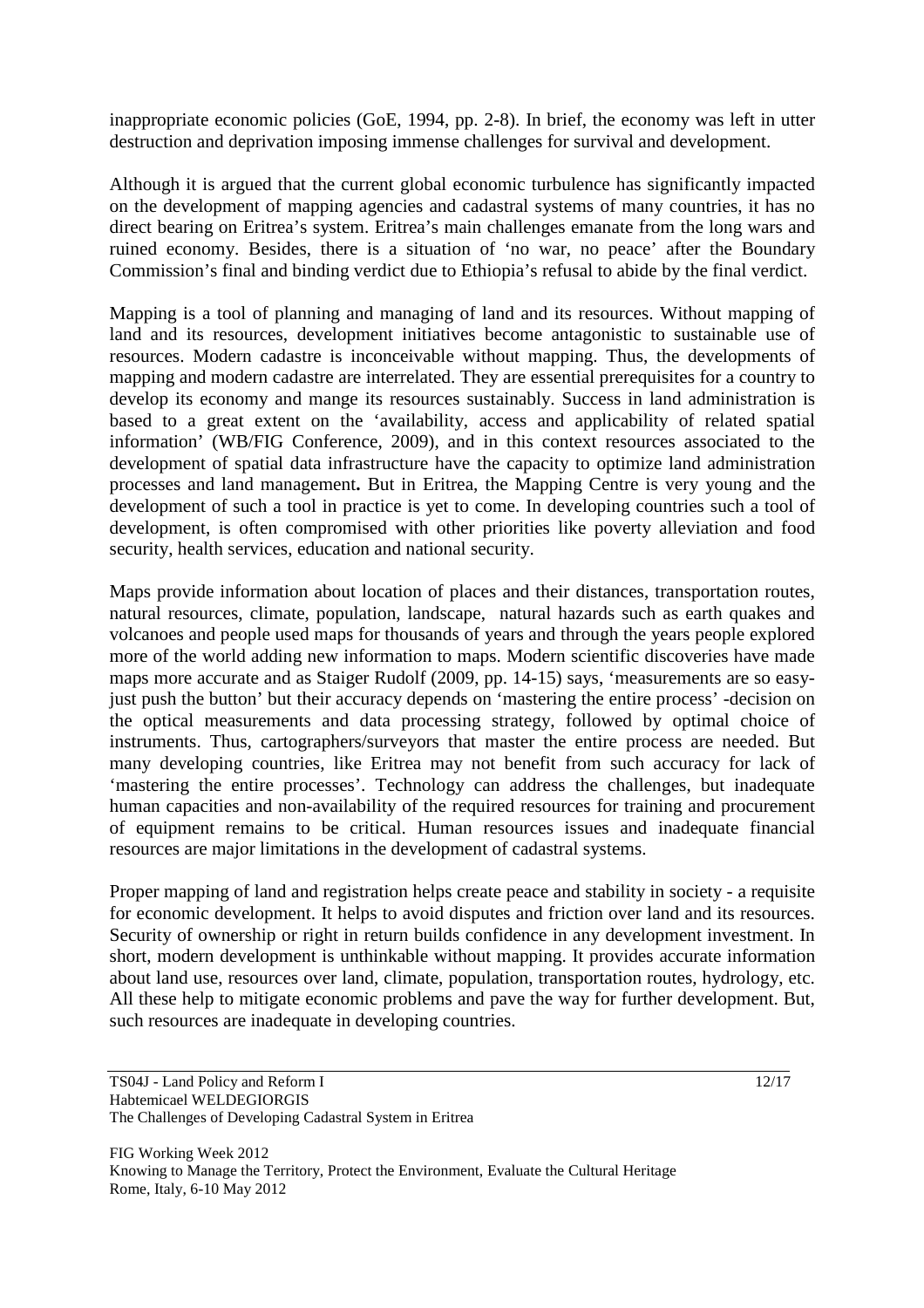Cadastral systems need to be comprehensive. The spatial data need to be integrated with the textual data to serve for proper management of land and its resources. Administration of cadastral data, that is, data standards and data exchange, security and privacy, security of property and compensation, pricing (ECE, 1996, pp. 53-55) are challenges that require appropriate response for a smooth forward going. Building spatial data infrastructure (SDI) demands seriousness since its objective is to disseminate, utilize and manage spatial information of land and its resources.

Land information should be treated as a shared resource since land is the most valuable resource to mankind that must be utilized with minimum waste. The rationale for land management information is that land is a basic resource that must be properly managed to achieve sustainable development; good land information is essential component of good land management, proper management of land and resources can create wealth , and the costs of mismanagement are often not quantified but are nevertheless real (UCL, 1998). Hence, for proper management of land and its resources, the development of computerized cadastral system is essential. But computerization requires availability of well- trained personnel, access to maintenance, adequate communication and suitable storage capability. The delay of Eritrea's mainly manual cadastral system into a computerized one is related with this point.

There are also other institutional constraints that hinder work development. The work of the Cadastral Office and that of the regional technical offices are complementary, and thus the capacity of the technical offices needs to be strengthened. Moreover, although efforts are being undertaken to re-instate the Notary Public at regional centre levels, its establishment requires speedy implementation. Without its establishment a credible and fast up-dating of property transactions are not possible.

# **5. LESSONS LEARNED AND PROSPECTS**

At the end of the  $19<sup>th</sup>$  century resources for developing cadastre systems were meager even in many European countries that are now highly developed. Because of this countries were made to follow flexible approaches that go with their objective realities. Sweden and Finland are the countries that developed their systems from simple cadastre and land registers progressively into highly developed operating systems through gradual upgrading and improvement. This flexible, progressive cadastre allows developing the cadastre system further when the required human resources and technology are available and through this approach Sweden has made significant advance on its cadastral system. And developing countries that have meager resources have a lot to learn and creatively apply according to their objective conditions.

The German adaptation of system of titles is another example of flexible approach that developed a system of titles instead of system of deeds (Larsson, 1996, p. 39). Developing countries can learn more than any other countries from the European experiences in their endeavors to develop modern cadastral systems and land registers. The Torrens system of Australia has also made useful contribution on land registration for developing countries. But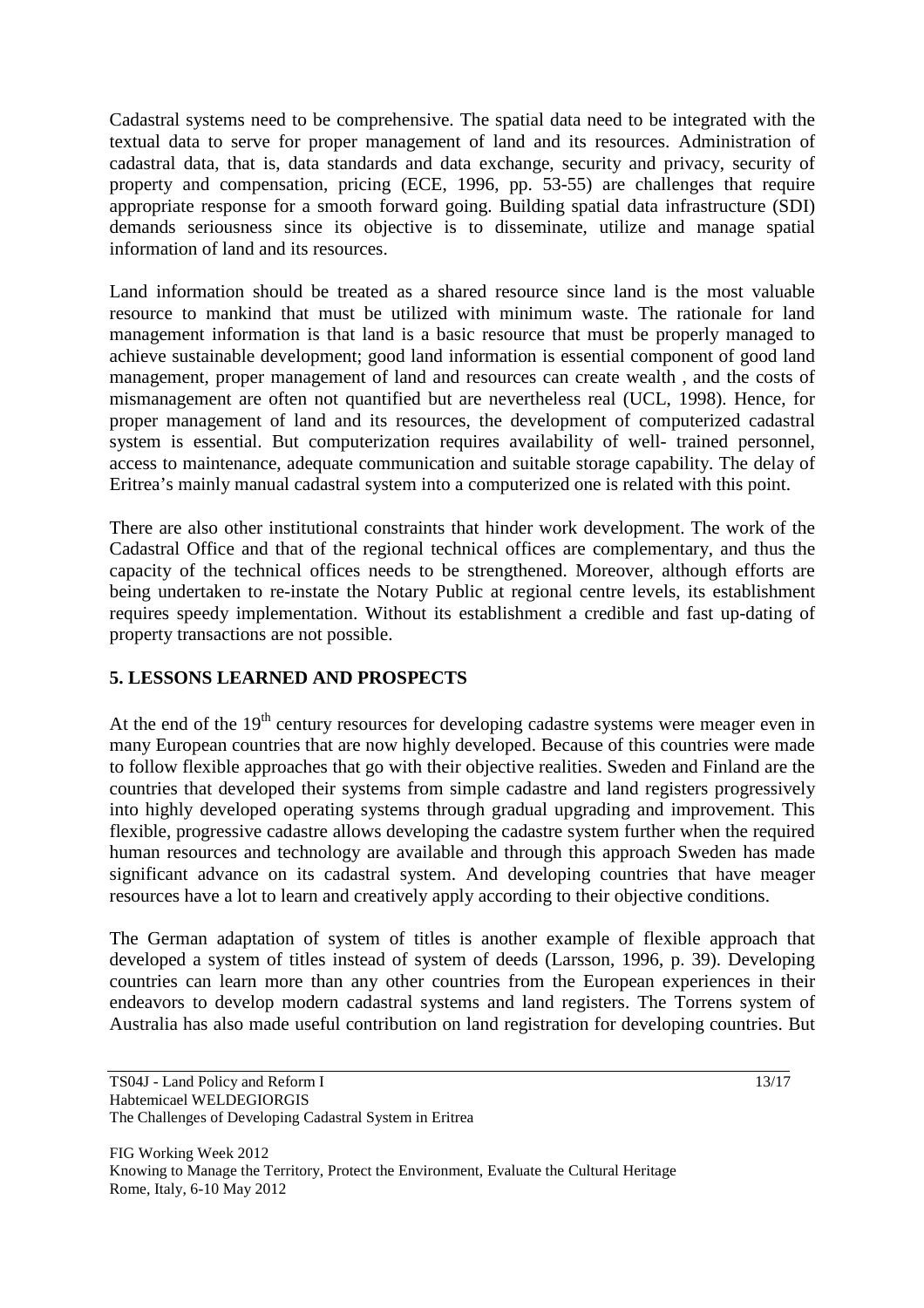learning and utilizing others' experiences demand insight and skillful application reflecting the objective reality of the given country.

Besides, European experiences show that serious consideration would be given to maintenance and updating from the beginning; if there is insufficient updating, the result is weak cadastre unable to fulfill its role. This reminds of the saying 'one reaps what he sows' is true. In addition, the rapid state of change in European cadastre systems during the past decades show that design of cadastral and land registration systems require to be future oriented. But developing countries should critically examine their objective conditions and other countries' experiences and skillfully apply what is appropriate for them, when and how to go for automation, for example. This is possible only through the implementation of compulsory registration according to Registration Law by addressing its challenges.

Experiences show that cadastre systems can not be developed and maintained in a sustainable way without the development of the necessary skills and capacities. Human and institutional capacities need to be improved to meet the medium and long-term goals of the Cadastral Office. Capacity building efforts should be seen 'comprehensively in the wider context of developing institutional infrastructures' addressing the 'societal, organizational and individual levels' (Enemark, 2003, p. 4) for sustainable development of the cadastral systems. The Cadastral Office is planning to address capacity building by strengthening its institutional capacities.

Standardization is key in developing cadastral system, be it computer networking and data exchange arrangements. Hence surveying/mapping works require standardization, control and coordination. In the present Eritrean context, the Department of Urban Development of the Ministry of Public Works in collaboration with other relevant government bodies, like the Mapping and Information Centre, technical offices and private organizations would be the competent body for introducing standardization**.** Cadastral systems should not depend on government funds indefinitely, despite the fact that they do not use the funds directly. Improvement of service charge fees and introduction of other marketing mechanisms to ensure self sustainability are also imperative.

Finally, learning from experiences and best practices should throw insight and require skilful application of what deems appropriate to the objective realties of the country in question. What is relevant to one country may not be appropriate to another country, depending on the socio –economic conditions of the country. One model fits all is inappropriate. Thus, learning requires skilful application of what is appropriate to the objective conditions of the country.

#### **6. CONCLUDING REMARKS**

We live in a rapidly changing world where there are many challenges. Technology can address the challenges, but the capacity to introduce and use the technology in itself is a challenge for developing countries due to the meager resources they have. Nevertheless, solving it through giving priority is sine qua non since it rewards later through sustainable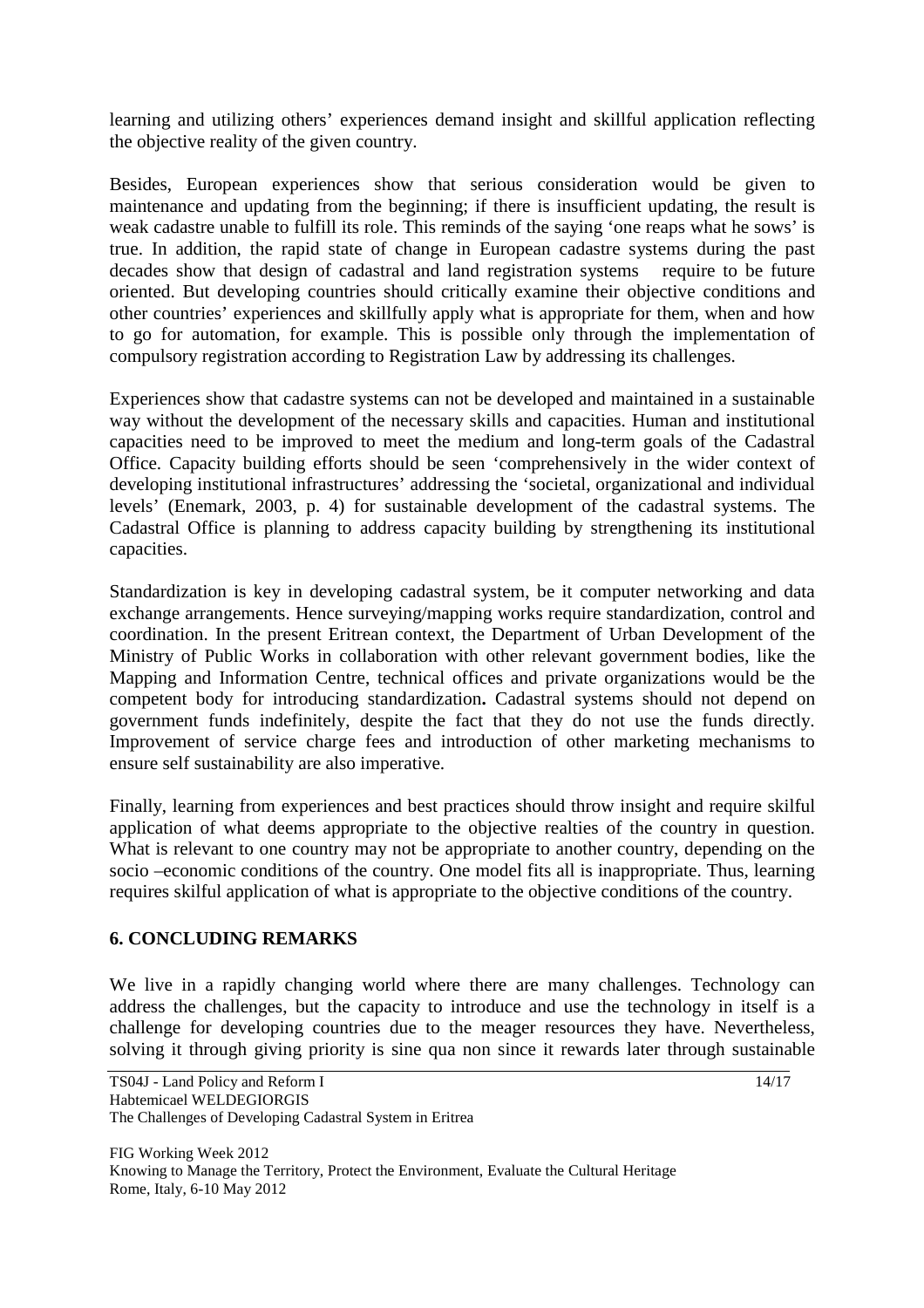development. As 'a journey of one thousand kilometers begins with one step' it requires beginning the first step to reach at destination of computerized modern cadastral system.

The 'progressive cadastre' looks appropriate, and as Doebele (1985, in Larsson, 1996, p.145) presents is 'a system that can be applied rapidly, upgraded and improved to conventional standards as resources and political support permit'. It leads to integration of textual and spatial data, national coverage and automation. Here, earlier works are not negated, but are readily adaptable to further modernization. This demands capacity development efforts through education and training to upgrade the gaps in human capacity, which is critical to success.

It is time for compulsory registration and serious support by the higher authorities. The success of cadastral systems depends on protection of land rights, is up-to-date, fast transfer of right and ownership, effectively, securely, promptly at affordable costs. Awareness of the general public on cadastral benefits also needs to be upgraded.

Sustainable development is development that meets the needs of the present without compromising the ability of future generations to meet their own needs (WCED in Africa Environment Outlook, UNEP, 2002). This can only be attained through developing cadastral systems that facilitate proper management of land and its resources in sustainable ways.

# **REFERENCES**

Bennett, R., Rajabifard, A., Kalantari, M., Wallace, J. and Williamson, I. (2011) Cadastral Futures: Building a New Vision for the Nature and Role of Cadastres, FIG, Article of the Month June 2011

Cadastral Office (2011) Three Year (2012-14) Strategic Plan of the Cadastral Office

Doebele, N. (1985) in Larsson, G. (1996) Land Registration and Cadastral Systems, Longman Malaysia, CLP

Enemark, S. (2003) Capacity Building for Developing Sustainable Land Administration Infrastructures, Paper presented at WPLA/FIG Workshop Athens, 28 -31 May 2003

Economic Commission for Europe (ECE) (1996) Land Administration Guidelines, United Nations, New York and Geneva

Fourie, C. (2000) Land and the Cadastre in South Africa: its history and present Government policy, School of Civil Engineering, Surveying and Construction, University of Natal (Durban), South Africa. Users.iafrica.com/a/au/augusart/online\_itcsa.htlm

GIM International (2010) The Global Magazine for Geomatics, Issue 10, Volume 24, October 2010, Geomares Publishing

Government of Eritrea (GoE) (1994), Macro Policy, Asmara, Eritrea

GoE (1994) Proclamation NO. 58/94: A Proclamation to reform the system of Land Tenure in Eritrea, Asmara, Eritrea

GoE (1997) Proclamation NO. 95/1997: A Proclamation to Provide for the Registration of Land and Other Immovable Property, Asmara, Eritrea

GoE (1997) Legal Notice NO. 31/1997: Regulations for the Distribution and Administration of Land, Asmara, Eritrea

TS04J - Land Policy and Reform I Habtemicael WELDEGIORGIS The Challenges of Developing Cadastral System in Eritrea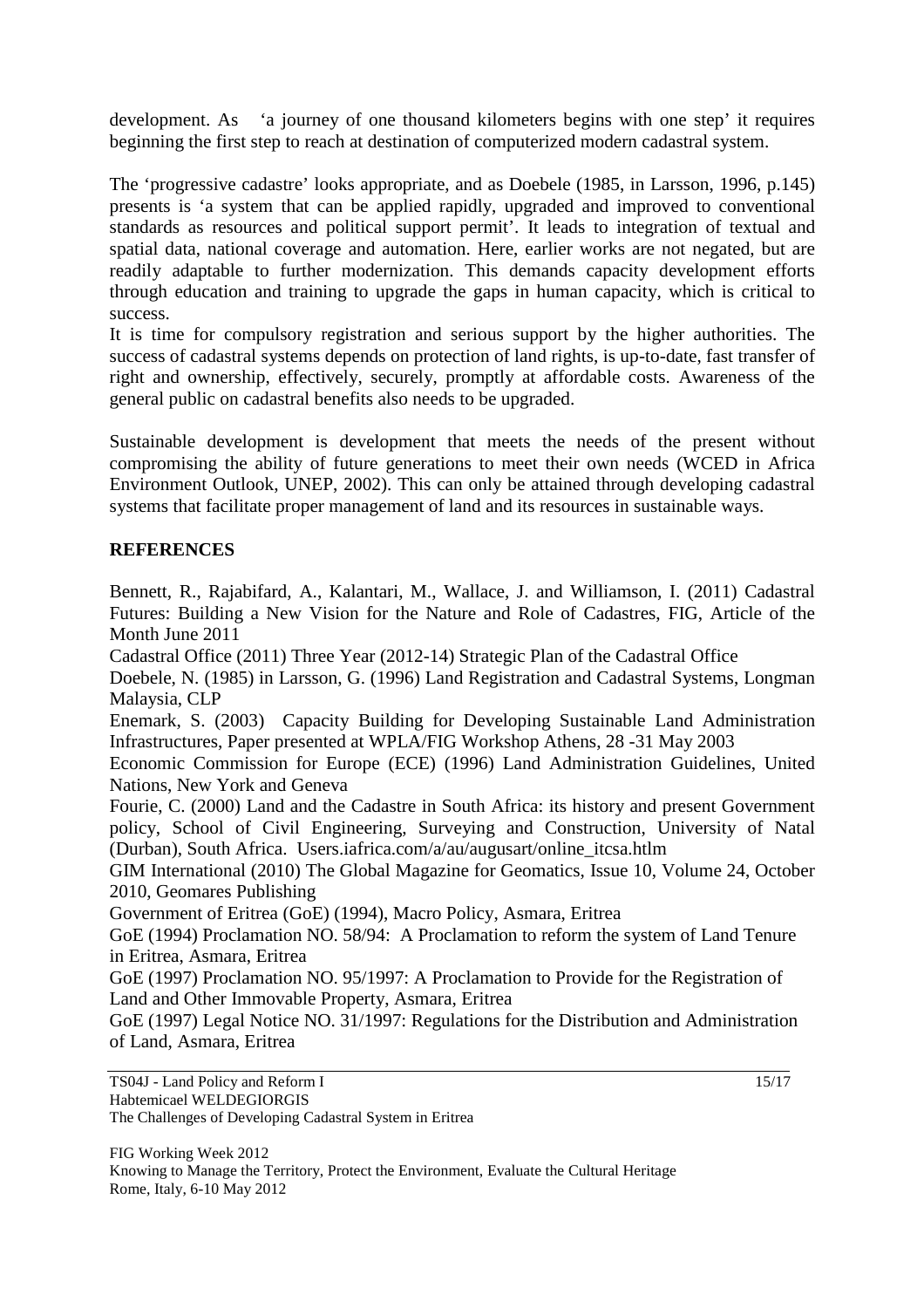Kaufmann, J. and Steudler, D. (2001) Cadastre 2014: A Vision for a Future Cadastral System, FIG, Denmark

Larsson, G. (1996) Land Registration and Cadastral Systems, Longman Malaysia, CLP Economic Commission for Europe (1996)

Masser, I. (2010) Building European Spatial Data Infrastructures, Second Edition, ESRI Press Osterberg, T. (1994) Cadastre: A Land Information System, Swedesurvey, Gavle, Sweden

Osterberg, T. (1998) Cadastral Systems in Developing Countries, Swedesurvey, Gavle, Sweden

Potsiou, C., Doytsher, Y., Kelly, P., Khouri, R., Mc Laren, R. and Muller, H. (2010) Rapid Urbanization and Mega Cities: The Need for Spatial Information and Management, FIG, Article of the Month March 2010

Staiger, R. (2009) Push the Button- or Does the 'Art of Measurement' Still Exist? Presented at the FIG Working Week, Surveyors Key Role in Accelerated Development, Eilat, Israel, 7 May 2009

University College London (UCL) (1998) Department of Geomatic Engineering, Lecture at Sewdesurvey, 8 September 1998

WB/FIG Conference (2009) Land Governance in Support of MDGs: Responding to New Challenges, March 2009, Washington, DC

http://www.fig.net/pub/fig\_wb\_2009/papers/sys/sys...

Weldegiorgis, H. (2000) Proposal for Eritrea's Modern Cadastral System, Cadastral Office, Asmara, Eritrea

Weldegiorgis, H. (2009) The Cadastral System in Eritrea: Practice, Constraints and Prospects, Prepared for the FIG Working Week, Surveying Key Role in Accelerated Development, Eilat, Israel, 3- 8 May 2009

Weldegiorgis, H. (2009) Challenges of Economic Turbulence on Mapping in Developing Countries and how Mapping can help solving it: The case of Eritrea, Prepared for the Cadastral and Mapping Cambridge Conference: The Exchange Conference, 12 -15 July 2009 Wikipedia (2009) The Free Encyclopaedia, en.wikipedia.org/wiki/Asmara

World Bank (2010) Doing Business 2010, Comparing Regulation in 181 Economies

# **BIOGRAPHICAL NOTES**

**Habtemicael Weldegiorgis** (62) is the Director General of Eritrea's Cadastral Office. After 19 years of participation in Eritrea's armed struggle for liberation, and detachment from academia for 25 years, he pursued higher learning and earned M Sc in Development Management through distance learning from The Open University, UK. So far, he has contributed three peer reviewed papers to FIG Conferences, whereas 'The Cadastre System in Eritrea: Practice, Constraints and Prospects' was selected as the article of the Month September 2009 in FIG Publications.

# **CONTACTS**

Habtemicael Weldegiorgis

TS04J - Land Policy and Reform I Habtemicael WELDEGIORGIS The Challenges of Developing Cadastral System in Eritrea

FIG Working Week 2012 Knowing to Manage the Territory, Protect the Environment, Evaluate the Cultural Heritage Rome, Italy, 6-10 May 2012